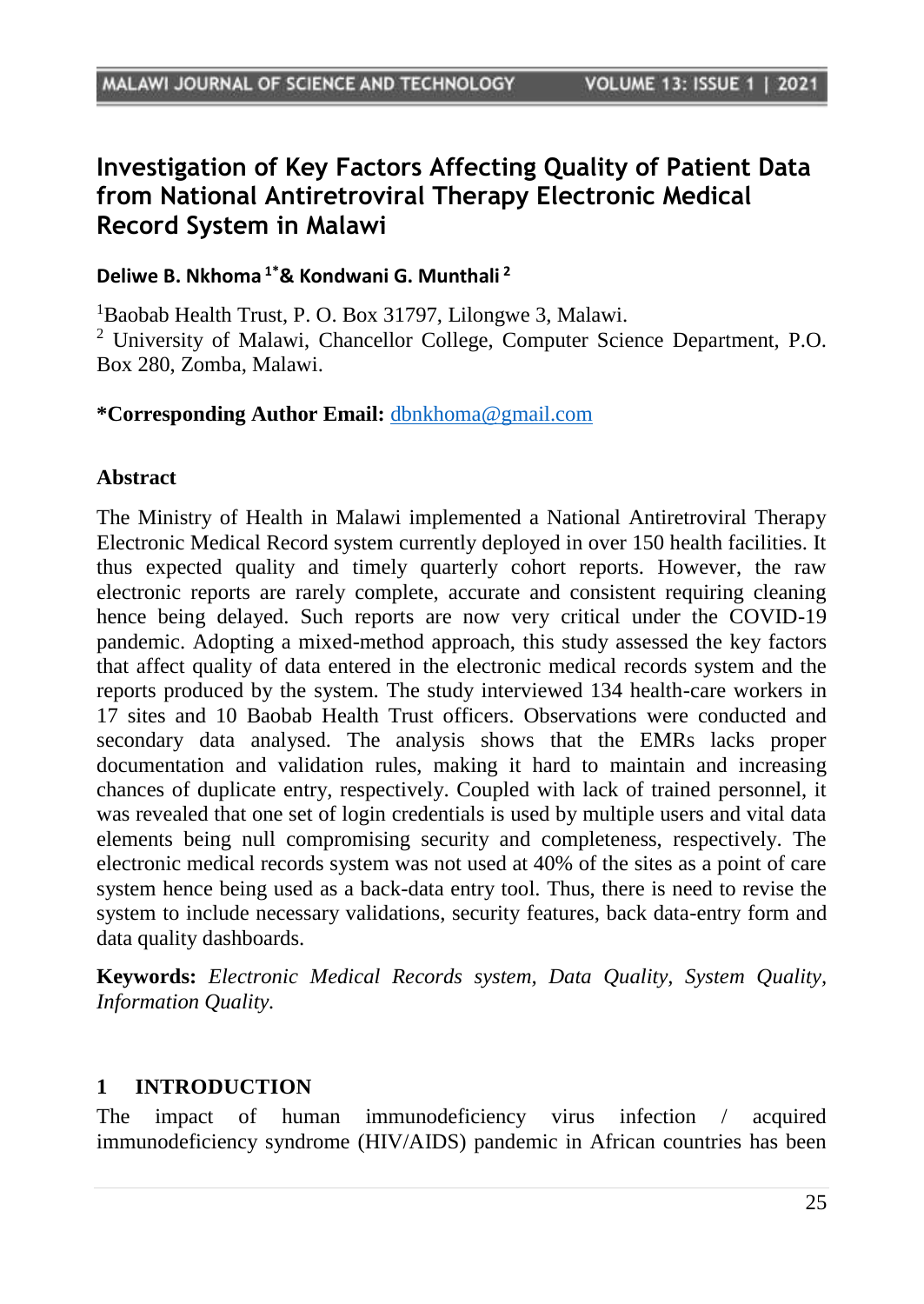very huge. It has not only caused considerable strain on various national health-care system, but also increased the number of orphans, reduced productive human capital and productivity, eroded knowledge and skills. In addition, it has put pressure on national budgets, increased the poverty-stricken populace and reduced the quality of life, health and wellness (Fraser et al., 2005). A milestone in the history of HIV/AIDS has been the availability of new classes of drugs that have allowed the introduction of combination antiretroviral therapy (ART) and the gradual evolution of HIV infection into a chronical condition with lower mortality. This has seen the number of people receiving ART increase considerably reaching approximately 5.25 million by the end of 2009 about 3.9 million of which were living in sub-Saharan Africa. Despite the growth, coverage of the population in need of ART, calculated on the basis of the 2010 WHO guidelines, was 37% and 28%, and in eastern and southern Africa was 41% and 32% for adults and children respectively (Schouten et al.,2011). Again, mortality of patients starting ART has been substantially higher in these parts than in industrialized countries, particularly in the first few months of treatment (Keiser et al., 2008). Consequently, sub-Saharan governments begun to expand access to HIV care rapidly and ensure that all the health institutions are ready to receive and assist patients. For instance, in South Africa, approximately 900 000 people started treatment and another 1.2 million were targeted in the first 6 years and subsequent  $2 - 3$  years of starting the ART programme, respectively (Colvin et al., 2010). Similarly, the Malawi ART programme focused on the roll out of one first-line ART regimen using a fixed-dose generic combination of stavudine, lamivudine and nevirapine across the country in 2004. Two alternative first-line ARV regimens and a second-line ARV regimen were available in only four ART clinics in the country (Schouten, 2011). At the end of every quarter, cumulative treatment outcomes of all patients started on ART at each site and the number of patients retained alive and on treatment were recorded (Schouten et al., 2011).

As such, good health is not only important for individuals, but also for governments as it plays a central role in achieving sustainable economic development as well as effective use of resources (Coleman, 2013; Fraser et al., 2005). Notwithstanding, health care systems in developing countries are riddled with poor access to patient information, collaboration among care providers, decision support at the point of care, and patient information management. Coleman et al. (2015) argued that electronic medical record systems (EMRs) have become increasingly of great potential and use in alleviating these problems. The benefits of EMRs range from reduction of medical errors, easy access to previous records, incorporation of tools that send alerts in case of problems, to flexibility of patients moving from one facility to another (Williams and Boren, 2008; Coleman, 2013; Fraser et al., 2005; and Ohuabunwa et al., 2016). They also provide clinical, organisational, and societal benefits that include adequate record keeping for effective follow-up, multiple user access and efficient health-care workflows (Williams and Boren, 2008; Fraser et al.,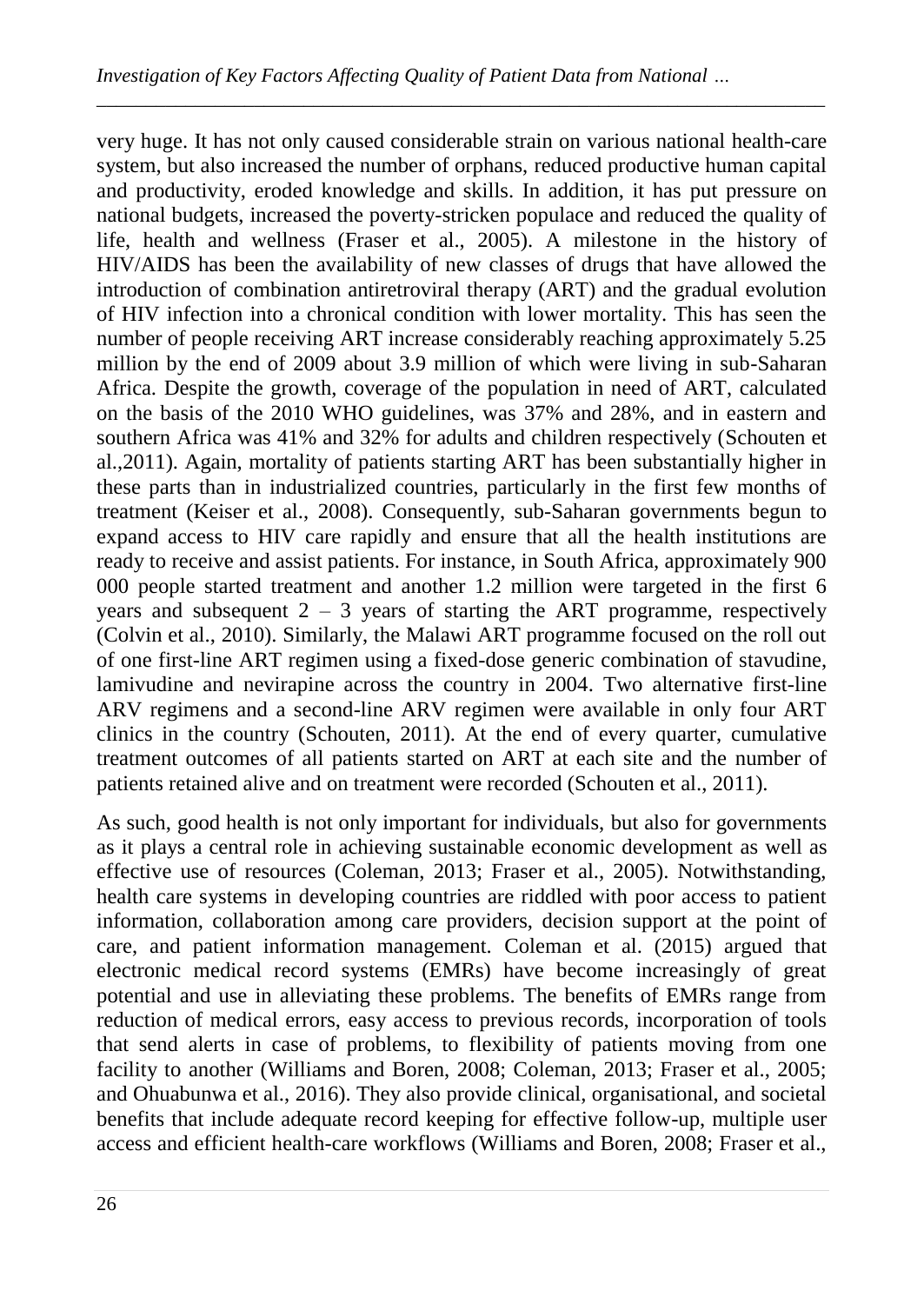2005; and Ohuabunwa et al., 2016). Beyond these advantages, EMRs have been a rich source of data for secondary purposes including research, public health surveillance, chronic disease management, and quality improvement.

*\_\_\_\_\_\_\_\_\_\_\_\_\_\_\_\_\_\_\_\_\_\_\_\_\_\_\_\_\_\_\_\_\_\_\_\_\_\_\_\_\_\_\_\_\_\_\_\_\_\_\_\_\_\_\_\_\_\_\_\_\_\_\_\_\_\_\_\_\_\_\_\_\_\_*

It is thus not surprising that the Ministry of Health (MoH) in Malawi through the Department of HIV/AIDS (DHA) expects quarterly cohort analysis reports from all health facilities in Malawi. These reports are then reconciled at DHA into a national quarterly cohort report for ART drug and HIV management. To achieve this, in most of the high-burden clinics, health-care workers can take up to 10 or more days to prepare the quarterly cohort reports manually. Sometimes clinics are closed to complete the preparation of the reports. To reduce the burden on the health-care workers and improve data quality in generating the cohort reports, Baobab Health Trust (BHT), designed and built a National Antiretroviral Therapy (NART) EMRs in 2006. The NART EMRs was based on the specifications from MoH through DHA and is currently deployed in over 150 health facilities across the country. Since then, NART EMRs have evolved significantly along with the number of partners and participants (Giles, 2014). Through such partnerships Malawi has developed national ART Treatment Guidelines, which emphasize a structured and standardized approach for all aspects of ART delivery, including monitoring and evaluation. Using the successful Directly Observed Treatment Short-Course (DOTS) model adapted by National TB Control Programmes throughout the world, Malawi has developed a system of quarterly and cumulative ART cohort analysis report (Harries et al., 2007). Giles (2014) narrates that walking into one of the busiest HIV/AIDS clinics in Malawi with an annual facility volume of approximately 13,957 patients enrolled and receiving ART, clients seamlessly transition from point to point as clerks and clinicians use bar-code scanners and touch screen computers. At every step, a healthcare worker queries the EMRs to retrieve information from previous appointments and instantly record information from the current visit. At the end of the visit, a label with printed information from the visit is affixed to the patient's health passport, which acts as a vehicle for sharing information within or between health care facilities.

The introduction of the NART EMRs saw the quality of the quarterly case-finding data improve. However, the completeness and accuracy of the primary outcome data are often compromised. To ensure complete, consistent and credible quarterly reports, health-care workers and BHT staff are then engaged in data cleaning exercises. While the cleaning exercise does eliminate errors, duplicates and inconsistencies in the source data to achieve high-quality data, a prerequisite for credible reports for decision making (Galhardas, 2014; Rahm and Do Hai, 2016), it is a time-consuming exercise. Consequently, as observed by Forster et al. (2008), secondary outcome analyses of the primary cohort data are no longer feasible due to time constraints and are often delayed if done. Either way, management of the ARVs drug and overall HIV is compromised.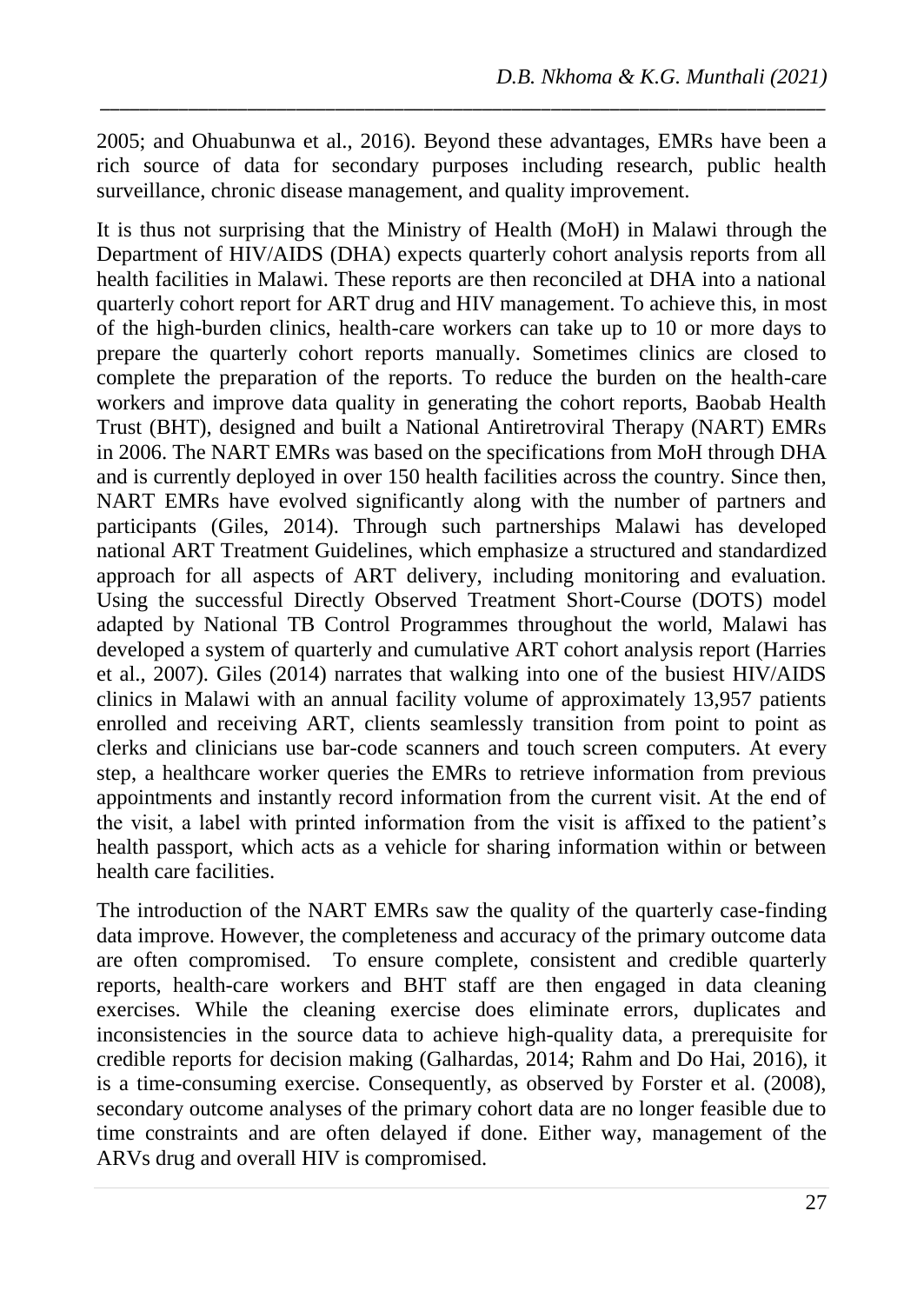As shown, despite the improved efficiency in patient handling at point of care (POC), implementation of EMRs is replete with many challenges in the developing world. These range from lack of financial resources to monitor and support implemented POC EMRs on one hand to lack of hardware and software standardization making it hard to automatically generate alerts for decision making on the other (Douglas, 2009; Williams and Boren, 2008). It has also been argued that recording clinical data on paper and retrospective data entry is less invasive with respect to existing workflow and therefore less likely to negatively impact the delivery of clinical care (Douglas, 2009). Other challenges include differences in training, computer literacy, negative attitudes, and lack of interest by system users, data entry paradigm, work environment and culture and scepticism on the feasibility of POC EMRs (Douglas, 2009; WHO, 2012). Thus, the performance of an EMR as a Health Information System (HIS) should therefore be measured not only on the quality of data produced, but on evidence of the continued use of data to improve health system performance, to respond to emergent threats, and improve the health sector in general (Forster et al., 2008). It is imperative that these possible determinants of performance are mitigated to improve HIS in terms of data availability, quality and use.

*\_\_\_\_\_\_\_\_\_\_\_\_\_\_\_\_\_\_\_\_\_\_\_\_\_\_\_\_\_\_\_\_\_\_\_\_\_\_\_\_\_\_\_\_\_\_\_\_\_\_\_\_\_\_\_\_\_\_\_\_\_\_\_\_\_\_\_\_\_\_\_\_\_\_*

The study, therefore, sets out to evaluate the quality of data entered in the NART EMRs and the reports produced by the system. Specifically, the NART EMRs software, hardware and networks are assessed to ascertain their influence on the quality of generated data on one hand. On the other, the study analyses how the current NART EMRs training program addresses the quality of data. The evaluation is also important as the world grapples with the COVID-19 pandemic.

## **1.1 EMRs data quality**

Quality, accuracy and completeness of the information in medical records is fundamental to good patient care and the transition from paper-based records to EMRs is progressive (Greiver et al.,, 2012). More so when the data is extracted and compiled into databases for secondary research and surveillance health use (Coleman et al., 2015; Van Velthoven et al. 2016). Thus, the quality of the data entered in the EMRs needs to be assessed against inconsistent or missing diagnostic coding and risk factor designation, "dirty data" (misspelled words, inconsistent word strings, free text strings instead of structured data), missing "metadata" or description of data content and data entered in inconsistent or incorrect database fields (Greiver et al., 2012). These challenges are grouped into completeness (is all the data present?), reliability (is the data recorded in the same way across practices and over time?) and validity (is the data correct?). There are no agreed reference standards for reporting data quality in primary care and this limits measurement of data quality in electronic patient records (Coleman et al., 2015; Greiver et al., 2012). While there are many possible ways to measure EMR data quality and many areas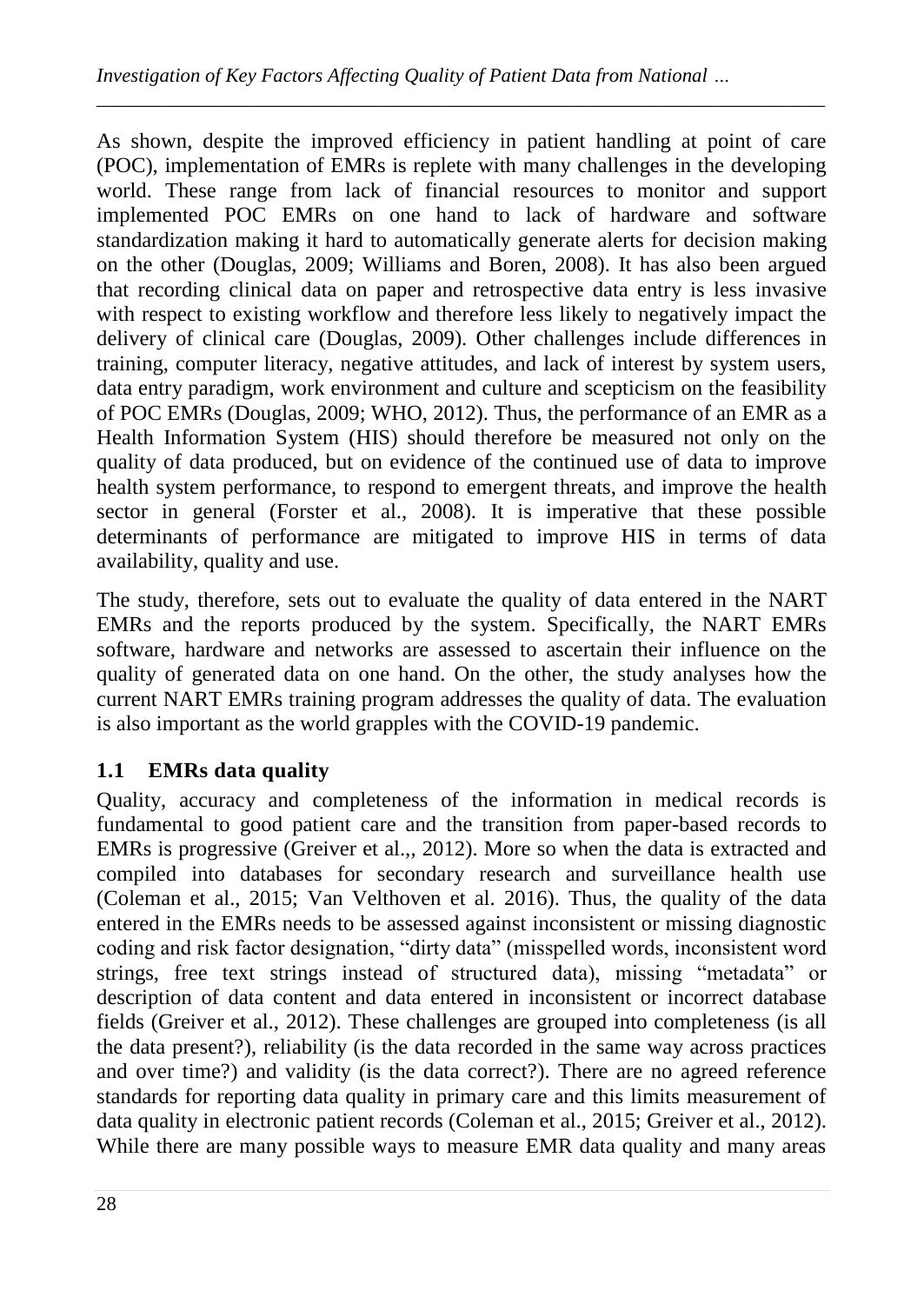that can be measured, systematic reviews of data quality assessment have noted a focus on diagnostic data, laboratory testing, risk factors and demographic information, with limited information on data quality regarding preventive services (Greiver et al., 2012).

*\_\_\_\_\_\_\_\_\_\_\_\_\_\_\_\_\_\_\_\_\_\_\_\_\_\_\_\_\_\_\_\_\_\_\_\_\_\_\_\_\_\_\_\_\_\_\_\_\_\_\_\_\_\_\_\_\_\_\_\_\_\_\_\_\_\_\_\_\_\_\_\_\_\_*

Comparing the data reported in 3 sub-Saharan African counties (Mozambique, Rwanda, Zambia) by clinics with the data counted from source documents revealed a lot of inaccuracies that led to the conclusion that clinic data lacked validity (Gimbel et al. 2017; Wright and Odama, 2012). It was noted that not a single facility possessed data element definitions to guide data collection methods. As a result, the reasons used to calculate data elements changed from month to month depending on which clinician was doing the report write up. Poor quality routine data contributes to poor decision making, inefficient resource allocation, and loss of confidence in the health system, and may threaten the validity of impact evaluations (Gimbel et al., 2017; Wright and Odama, 2012).

### **1.2 System Quality and User Satisfaction**

EMR applications have the potential to improve the quality of healthcare. Immediate advantages include decreased time spent on paperwork, reduction of the cost of health care and increased patient satisfaction (Joos et al., 2006) . Despite the advantages of EMR applications, implementation of the same may be resisted if users are not satisfied with the system. To fully satisfy the users with the EMR benefits the quality of the system must ensure that the physicians, clinicians and/or nurses, as decision makers and problem solvers, routinely use these applications (Joos et al., 2006; Maria, n.d.; Sittig et al., 1999). It is thus imperative that EMR application is optimal in its response time, logic and efficient flow of tasks, ability to complete desired tasks, ease of correcting mistakes, effects on an individual's time, and proper training on the system (ibid). This helps to overcome already preconceived concerns about security and confidentiality, time incurred by EMR use, or perceived impacts on the quality of patient care by physicians and nurses.

### *1.2.1 Information Quality and Software Quality*

Quality is defined as 'fitness for use'. In the context of data quality, this means that data are of sufficient quality when they serve the needs of a given user pursuing specific goals be it medical care, status, and outcomes of a diverse population that is representative of actual patients. Data quality is critical to ensuring patient safety, communicating delivery of health services, coordinating care, and health-care reporting (Weiskopf and Weng, 2013). The quality of health-care across the continuum depends on the integrity, reliability, and accuracy of health information. The emergence of EMR-related errors results in data being lost or incorrectly entered, displayed, or transmitted, leading to loss of information integrity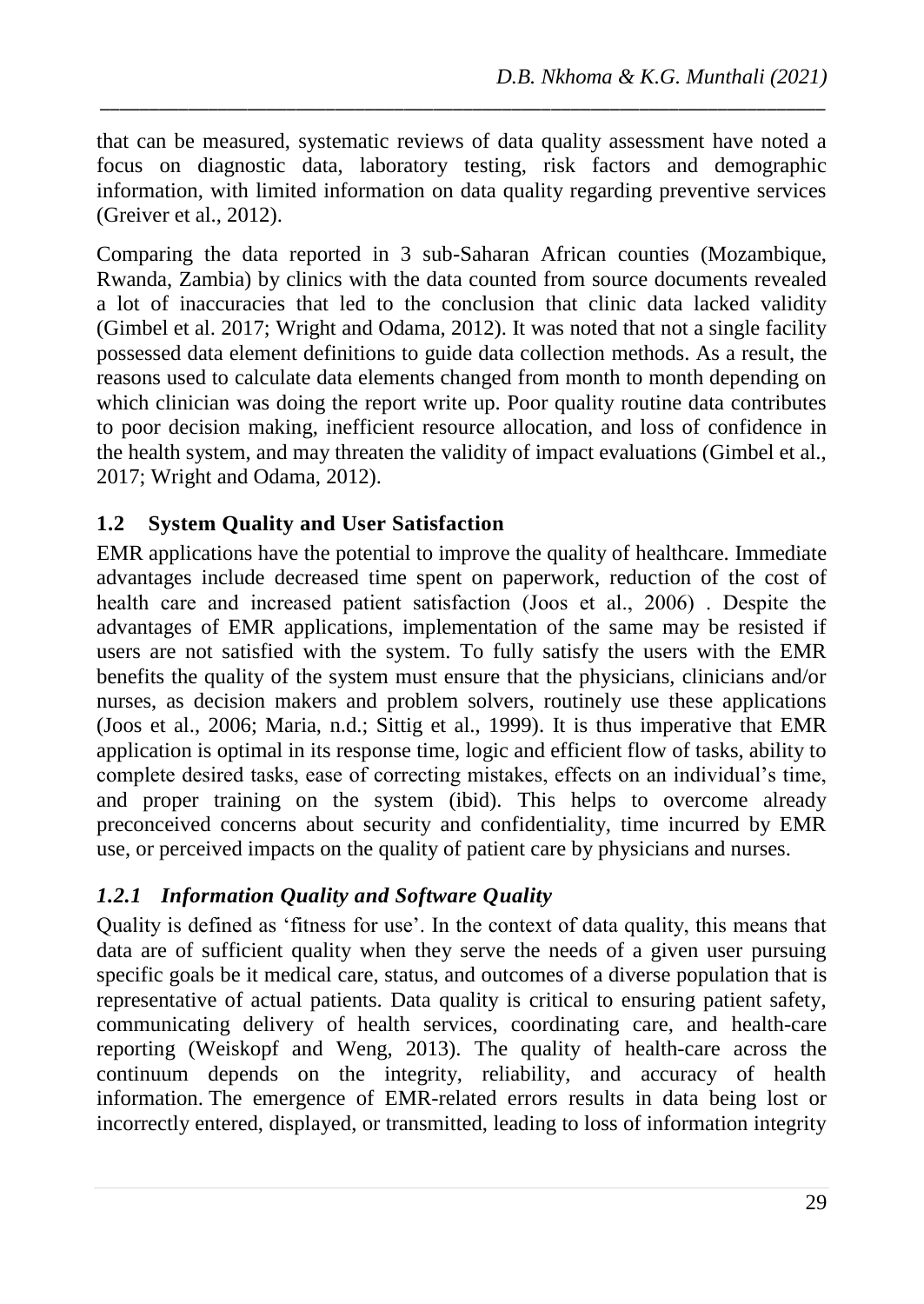(American Health Information Management Association (AHIMA), 2013; Bowman Sue, 2013; Weiskopf and Weng, 2013).

*\_\_\_\_\_\_\_\_\_\_\_\_\_\_\_\_\_\_\_\_\_\_\_\_\_\_\_\_\_\_\_\_\_\_\_\_\_\_\_\_\_\_\_\_\_\_\_\_\_\_\_\_\_\_\_\_\_\_\_\_\_\_\_\_\_\_\_\_\_\_\_\_\_\_*

### *1.2.2 Conceptual Framework*

The Updated DeLone & McLean Information System (Updated D&M IS) success model has six dimensions as follows: information quality, system quality, service quality, user satisfaction and net benefits (DeLone and Mclean, 2003). The Data Quality Assessment Framework (DQAF) also assesses data quality (Information quality) which is just one component of the updated  $D&M$  IS success model. The attributes assessed under this component in these two models slightly differ. DQAF assesses consistency, validity, timeliness, completeness and uniqueness while updated D&M IS success model assesses accuracy, timeliness, completeness, relevance and consistency. This study did secondary data analysis concentrating on the data elements that are reported on the ART cohort analysis report. To ascertain quality of data, a combination of some data elements are not to be recorded more than once, meaning no duplicates. For example: the combination of patient's name, date of birth, gender and some other elements should be unique to that particular patient. Similarly, these data elements should not contain any null/empty values, they should be complete, and in addition these data elements formats should be the same when comparing one dataset to the other or indeed the dataset and the manual register.

System quality dimension evaluates the overall quality of the system and it evaluates the system in terms of user friendliness, stability, security, availability, and reliability. Service quality evaluates the system according to the quality of services the system is to offer. It not only checks if the IS has up-to-date hardware and software, but also whether it is responsive for example, if employees are able to give prompt service to system users. It also evaluates the ability of the IS to: provide assurance to the employees that they will be able to do their job well given their knowledge level; guarantee that it has users' best interests at heart (empathy) and nature of use (DeLone and Mclean, 2003; Halonen, 2009). This study used both the Modified Updated D&M IS success model and DQAF framework. The study used the latter for analysing Information Quality and former when looking at System and Service Quality respectively. However, this study also analysed secondary data to validate the Information Quality especially on the data elements that are reported on ART quarterly cohort report. On this, the study concentrated only on Uniqueness, Completeness, Consistency and Timeliness dimensions only of the DQAF. DQAF provides a structure for assessing data quality dimensions that are important because they enable one to understand why data is being measured (Sebastian-Coleman, 2014).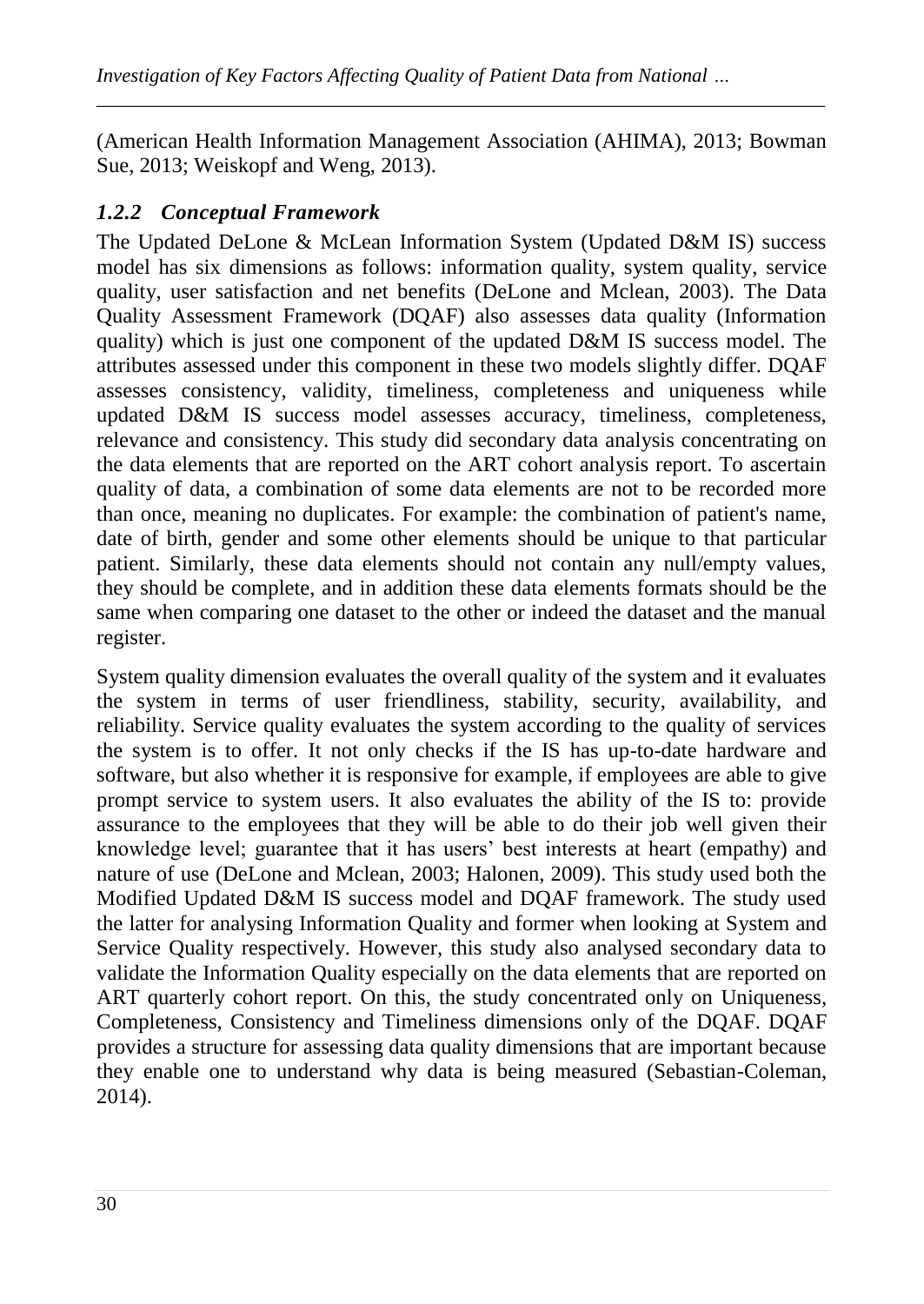

*Figure 1: Conceptual Framework (adapted from DeLone & McLean, (2003) and DAMA UK Working Group on Data Quality Dimensions (2013).*

Source: Authors

### **2 MATERIALS AND METHODS**

At the time of this study, out of the 112 sites managed by BHT, 37 are old sites which initially were running on OpenMRS 1.1 database platform and they were migrated to BHT database platform based on OpenMRS 1.7 (category 1). 12 sites migrated from Fuchia software to BHT software (category 2), whereas 65 sites were deployed after the software and database platform changed to BHT database platform based on OpenMRS 1.7 hence they required back-data entry before going live (category 3). These provided natural categories for sampling and [Table 1](#page-7-0) provides the details of the sampled sites. The study has more sites and respondents in the first category not only because they are busy in that they handle more patients, but also because they have more experienced team of health-workers. In all sites the respondents were NART EMRs users that included: doctors, clinicians, nurses, clerks, monitoring and evaluation officers, other health-care workers and BHT officers altogether 144 (134 NART EMRs users and 10 BHT officers).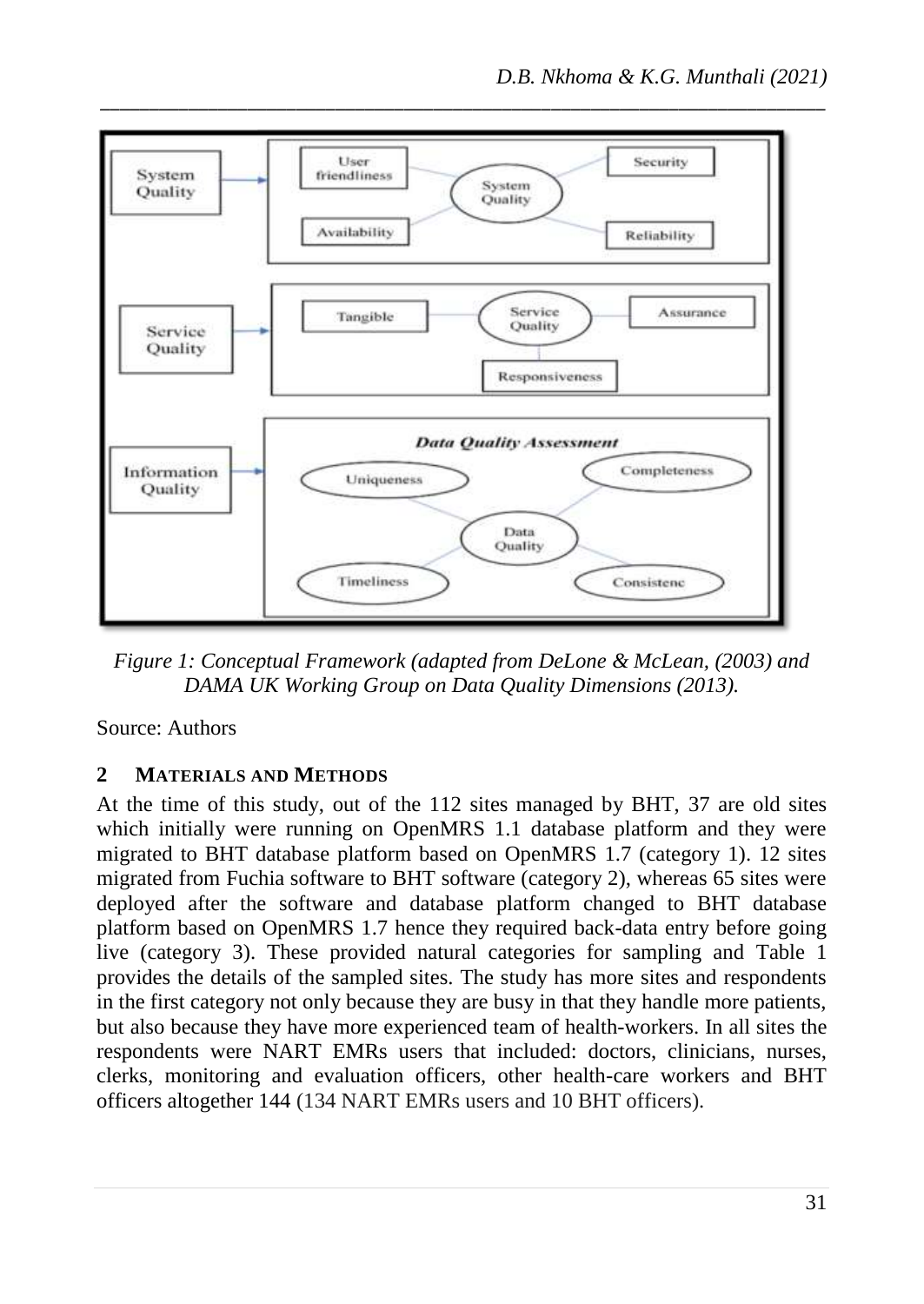| <b>Category</b>       | <b>Sample sites</b>                                                                                                                                         | <b>Number of respondents</b>                     |
|-----------------------|-------------------------------------------------------------------------------------------------------------------------------------------------------------|--------------------------------------------------|
|                       | • Tertiary sites: Queen Elizabeth (QECH)<br>and Zomba Central Hospitals<br>• Secondary sites: Nkhota-kota, Salima                                           | • Tertiary: $28$                                 |
|                       | and Machinga District Hospitals.                                                                                                                            | $\bullet$ Secondary: 20                          |
|                       | • Primary sites: St. Gabriels Mission<br>Hospital, Area 25 Health Centre,<br><b>Ndirande Health Centre</b>                                                  | $\bullet$ Primary: 23                            |
| $\mathcal{D}_{\cdot}$ | • Secondary Sites: Chiradzulo District<br>Hospital<br>• Primary sites: Namadzi, Nkalo and<br>Mbulumbuzi Health Centres                                      | $\bullet$ Secondary: 10<br>$\bullet$ Primary: 17 |
| 3                     | • Secondary sites: Ntchisi District<br>Hospital<br>• Primary Sites: Macro Blantyre and<br>Lilongwe ART Clinics, Area 18 and<br><b>Matiki Health Centres</b> | $\bullet$ Secondary: 5<br>$\bullet$ Primary: 31  |

<span id="page-7-0"></span>Table 1**:** *Sample size as per cluster category*

Source: Authors

The study used mixed methods approach and two-staged cluster sampling was adopted. Empirical data was collected through semi-structured interviews and participant observations. The former was used to collect data on NART EMRs software, hardware and network status, while the latter was adopted to assess the extent to which the current training program is addressing the quality of data entered and the reporting functionality of the NART EMRs. In so doing the researcher observed how user trainings are conducted and also how the application is used.

Existing documents reviewed included: NART EMRs user training manual, BHT help-desk Redmine system reports, and MoH ART guidelines. The specific secondary data elements of interest to the study are as shown in [Table 2](#page-8-0) with their corresponding priority. A My Structured Query Language (MySQL) script was developed to extract these data elements from the main data-set to a Comma Separate Values (CSV) file and R statistical software was used for further analysis.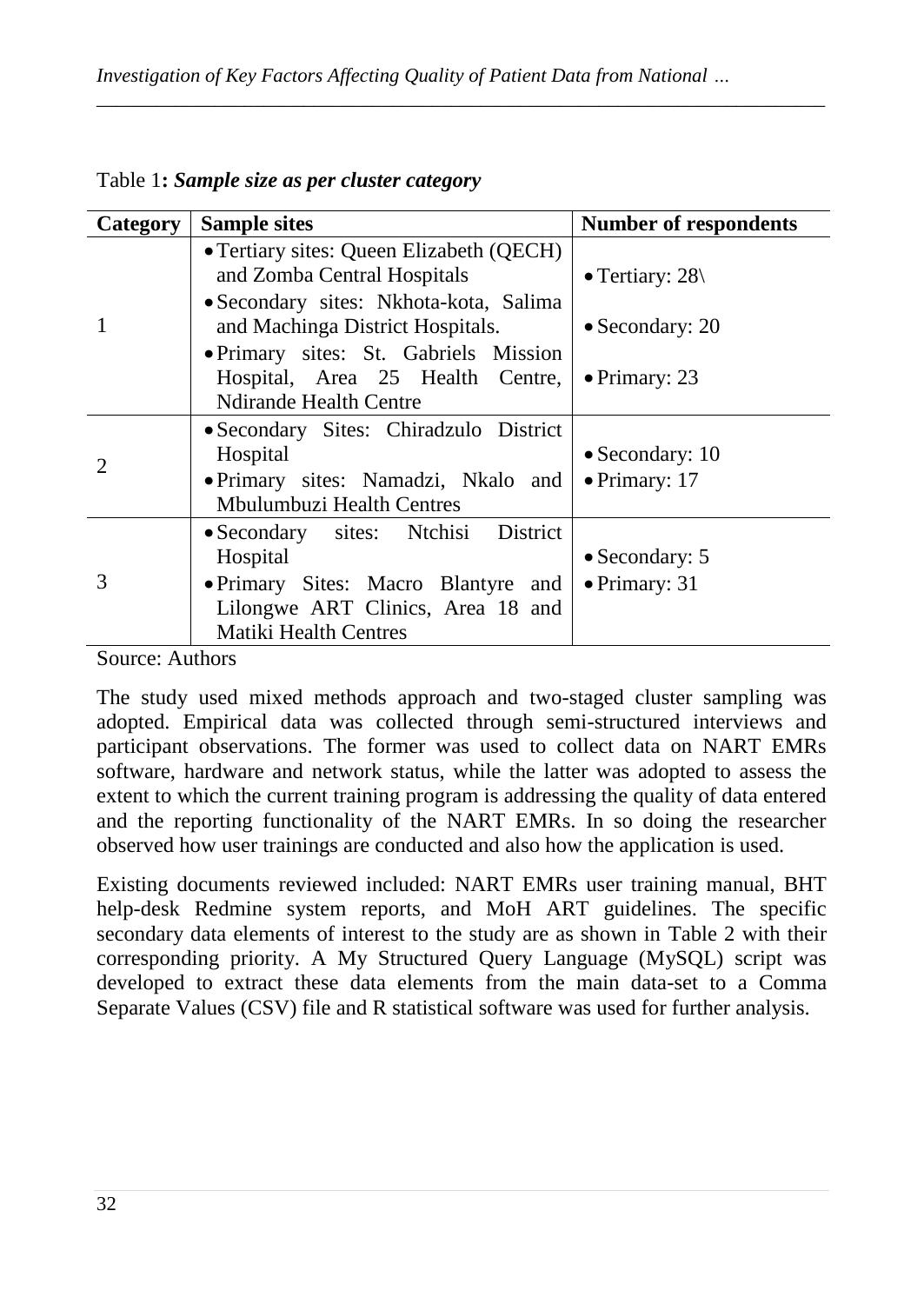| <b>Data Element</b>                                                                                                                                                                      | <b>Priority</b>                                                                 |
|------------------------------------------------------------------------------------------------------------------------------------------------------------------------------------------|---------------------------------------------------------------------------------|
| Date of Birth, HIV<br>Gender.<br>enrolment date, Reason for starting<br>ARV <sub>s</sub> , ARV regimen category, TB<br>status, Side effects, ARV adherence<br>Rate, HIV primary Outcomes | Mandatory                                                                       |
| Status, Breastfeeding<br>Pregnancy<br><b>Status and Family Planning Method</b><br>taken<br>$\lambda = 1$                                                                                 | Mandatory (only for female patients within<br>the child bearing age of 9 to 55) |

<span id="page-8-0"></span>*Table 2: Secondary data elements analysed*

Source: Authors

The conceptual framework of the study fused the Updated DeLone & McLean (D&M) Information System (IS) Success Model and the Data Quality Assessment Framework (DQAF). The latter was used to analyse the information quality while the former to analyse the system and service quality. As such, while the Updated D&M IS success model has 6 dimensions, this study only used two that evaluate: 1) how the system is able to deliver benefits – system quality, and 2) the system according to the quality of the services the system is to offer – service quality. In this case, the system (software, hardware, network infrastructure and system user training) quality of NART EMRs was evaluated along the dimensions of user friendliness, availability, security and reliability. On the other hand, service quality of the BHT Redmine help-desk system, a repository of defects (Error, Failure and Bugs) and all requests of new features of all EMRs by BHT including NART, was evaluated along the dimensions of tangibility, assurance and responsiveness. The condition of the data elements in relation to expectations of the cohort quarterly reports was assessed along the DQAF dimensions of information quality that included: uniqueness, completeness, timeliness and consistence.

Thematic Analysis (TA) was used to interpret qualitative data. The themes were derived from the conceptual framework classifications namely; System Quality, Service Quality and Information Quality. The semi-structured interviews and observations guidelines were structured in a way that the researcher collected diverse aspects of data. By using, thematic analysis the researcher was able to link the various concepts and opinions of the respondents and compare these with the data that has been gathered in different situation at different times during the research. Quantitative data was extracted using SQL script which extracted only the data variables that were of interest and then exported into CSV files. This nominal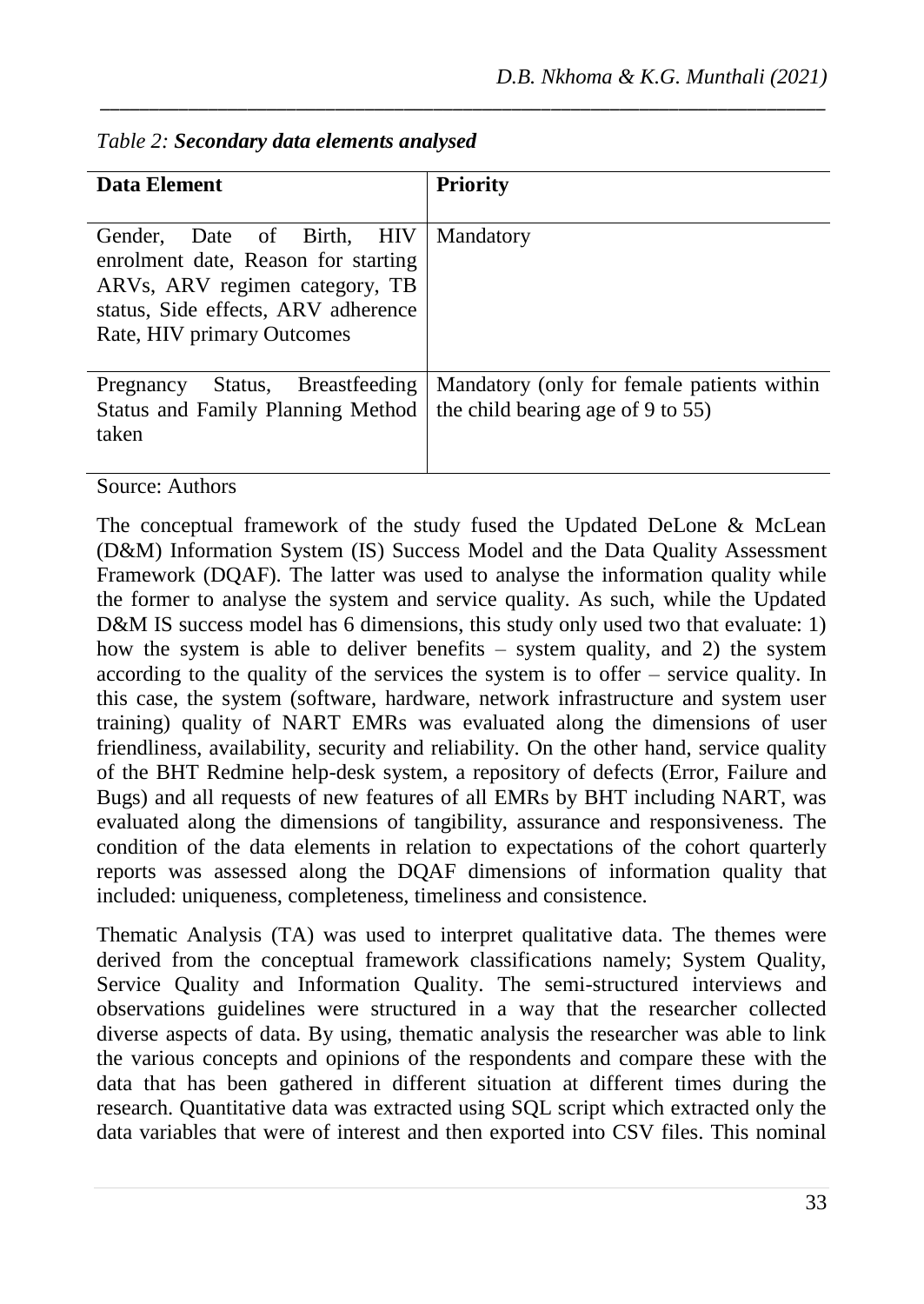data was analysed mainly using the grouping method using the R statistical package and Libre Calc respectively.

*\_\_\_\_\_\_\_\_\_\_\_\_\_\_\_\_\_\_\_\_\_\_\_\_\_\_\_\_\_\_\_\_\_\_\_\_\_\_\_\_\_\_\_\_\_\_\_\_\_\_\_\_\_\_\_\_\_\_\_\_\_\_\_\_\_\_\_\_\_\_\_\_\_\_*

## **3 RESULTS AND DISCUSSIONS**

## **3.1 NART EMR System Quality**

NART EMR software has evolved since it was first deployed at QECH in Blantyre in 2006 with biennial major software upgrades following revisions of the Malawi ART Guidelines by MoH through DHA. BHT, working closely with DHA, defines the features and functionality to be changed and/or added, and then implements and tests the features. Despite having no proper documentation of these software upgrades, the overall system is fairly user friendly. The findings show that the system User Interface (UI) has well defined validation rules on dates, numbers and other fields and provides feedback through meaningful error messages and effective error handling whenever possible as described in Figure 2. The system display pages are presented consistently in terms of both look and feel with the questions or items on the pages presented in English and, whenever possible, phrased in Chichewa for the users to capture the required data.



*Figure 2: NART EMR feedback.*

Source: Authors

However, the NART EMRs has functionality gaps especially in the calculation of ARV adherence rate and patient's nutritional status, specifically body mass index (BMI), in pregnant women and under five children which do not use Mid-Upper Arm Circumference (MUAC). Again, the system has some missing data. For instance, 'Skin rush', as a vital sign, is missing on the list of side effects. These gaps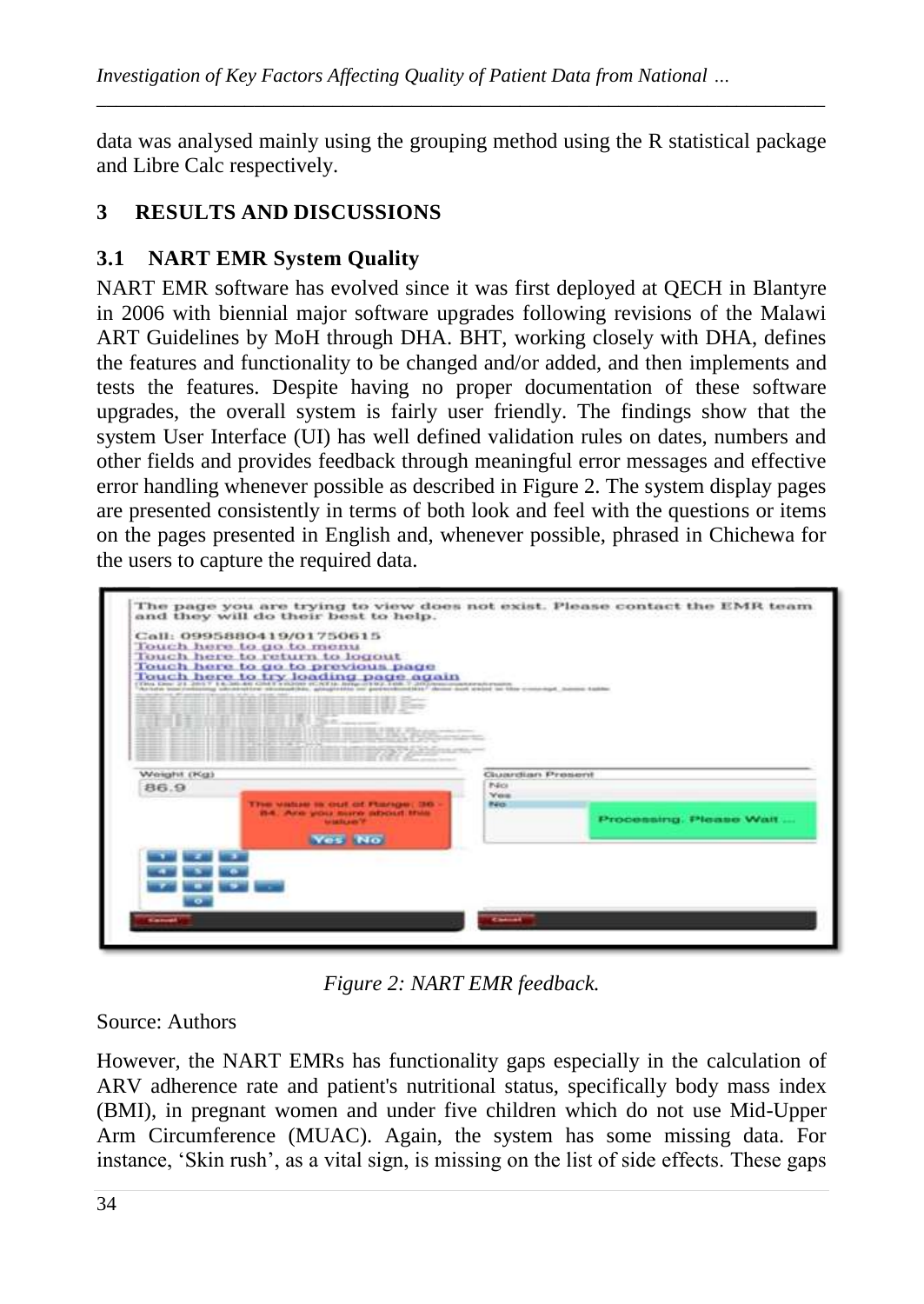affect the reliability of the system on these elements. In terms of security, the findings indicate that in 4 out of the 17 sites, users log into the NART EMRs using one set of credentials. This has the potential to compromise the security of the system as it does not only affect system user accountability but also the system has no way of controlling the user roles and permissions considering that the NART EMRs is accessed by a variety of users at different levels.

*\_\_\_\_\_\_\_\_\_\_\_\_\_\_\_\_\_\_\_\_\_\_\_\_\_\_\_\_\_\_\_\_\_\_\_\_\_\_\_\_\_\_\_\_\_\_\_\_\_\_\_\_\_\_\_\_\_\_\_\_\_\_\_\_\_\_\_\_\_\_\_\_\_\_*

Of the 17 sites visited, only 7 use the NART EMRs as a point of care (PoC) system. The reasons for the unavailability of the NART EMRs at the PoC, according to the BHT Redmine help-desk system, range from prolonged power black outs which results in draining the power backup batteries faster than expected; running out of electricity prepaid units; software problems and sometimes faulty hardware. The availability of the system at PoC is further hampered by variations of workflows at the sites due to: (1) infrastructural challenges at the site, (2) the number of healthcare workers present against the number of patients per visit, and (3) the number of champion users at a site.

### **3.2 NART EMRs Service Quality**

Both NART EMRs hardware and software has evolved overtime. Software is revised biennially by MoH through DHA with the revision of the ART guidelines. Hardware, on the other hand, is revised due to: (1) growth in data hence requiring more space on the servers; (2) need to lower power consumption to cut budget lines; and (3) need to improve the speed, durability and performance of the hardware. Though the hardware and software are regularly revised and updated, the user training manual is not and therefore it lacks vital additional features. Aside from that, the user manual also lacks basic technical troubleshooting guidelines for some of the known problems and reporting for immediate response. For instance, NART EMRs enable users to void a record if they make any mistake or indeed update patient records, run reports and perform some site configurations. However, it was observed that 6 out of 10 users are not aware of this and once they have made a mistake, they either re-enter the whole record if the system permits or just record the actual results in the manual registers. Inadvertently, the former leads to duplicates while the latter more data inconsistencies. Therefore, BHT spends more man hours and money in supporting basic things that could have been tackled by the end users if they were equipped with the knowledge. This gets compounded by high staff turnover. Because of this, it was found that more than 50% of the users get on job training from champion users. While this does work, in the absence of a user manual, chances of the new users' carrying on with erroneous procedures are high leading to more duplicates or inconsistencies. Secondly, when it is the champion user that has moved chances of continued use of the system at the PoC reduces. The former compromises the quality of the data, and the latter the quality of the service.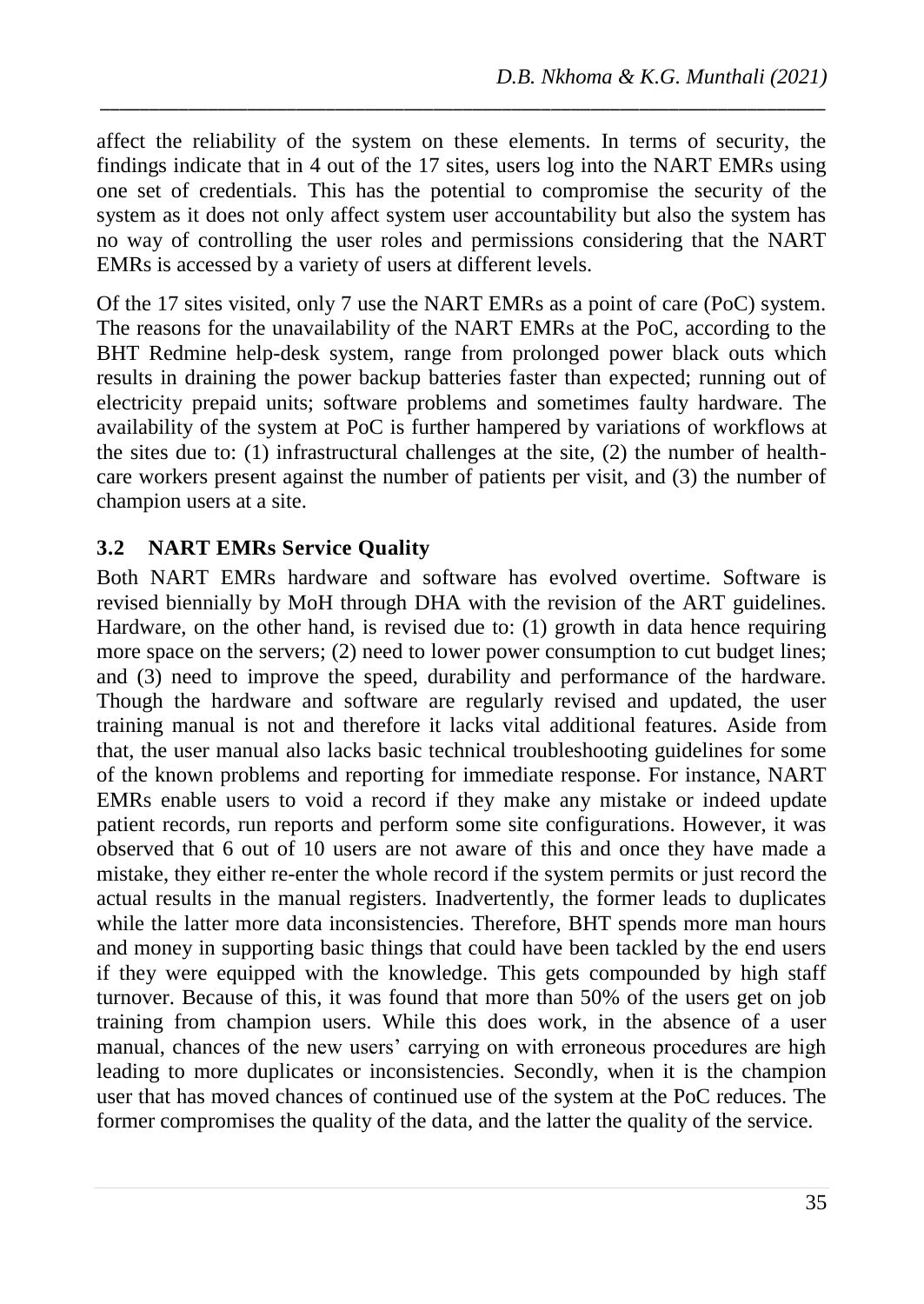The study also reveals that not all users report problems, recommendations and/or clarifications through BHT help-desk Redmine system. The users resort to either emails, phone calls or indeed through social media to contact the Support and Deployment Officer responsible for that site or any other officer in the software development department. Either way, the users fail to provide sufficient information when reporting a problem. With lack of documentation of the BHT support and help-desk system, the support officers must ask as many questions as possible to determine the nature of the problem. This affects the responsiveness in addressing the problem. The responsiveness is further compounded by the fact that the officers have no way of monitoring the system in real time over the network, due to intermittent network, forcing them to physically visit the site to tackle the problems. Consequently, technical knowledge becomes inevitable in support and maintenance of NART EMRs. Overall, these make maintenance of NART EMRs software or hardware very hard and expensive. Figure 3 shows Redmine category status and Figure 4 shows Redmine Item subject category.

*\_\_\_\_\_\_\_\_\_\_\_\_\_\_\_\_\_\_\_\_\_\_\_\_\_\_\_\_\_\_\_\_\_\_\_\_\_\_\_\_\_\_\_\_\_\_\_\_\_\_\_\_\_\_\_\_\_\_\_\_\_\_\_\_\_\_\_\_\_\_\_\_\_\_*



*Figure 3: BHT Redmine category status.*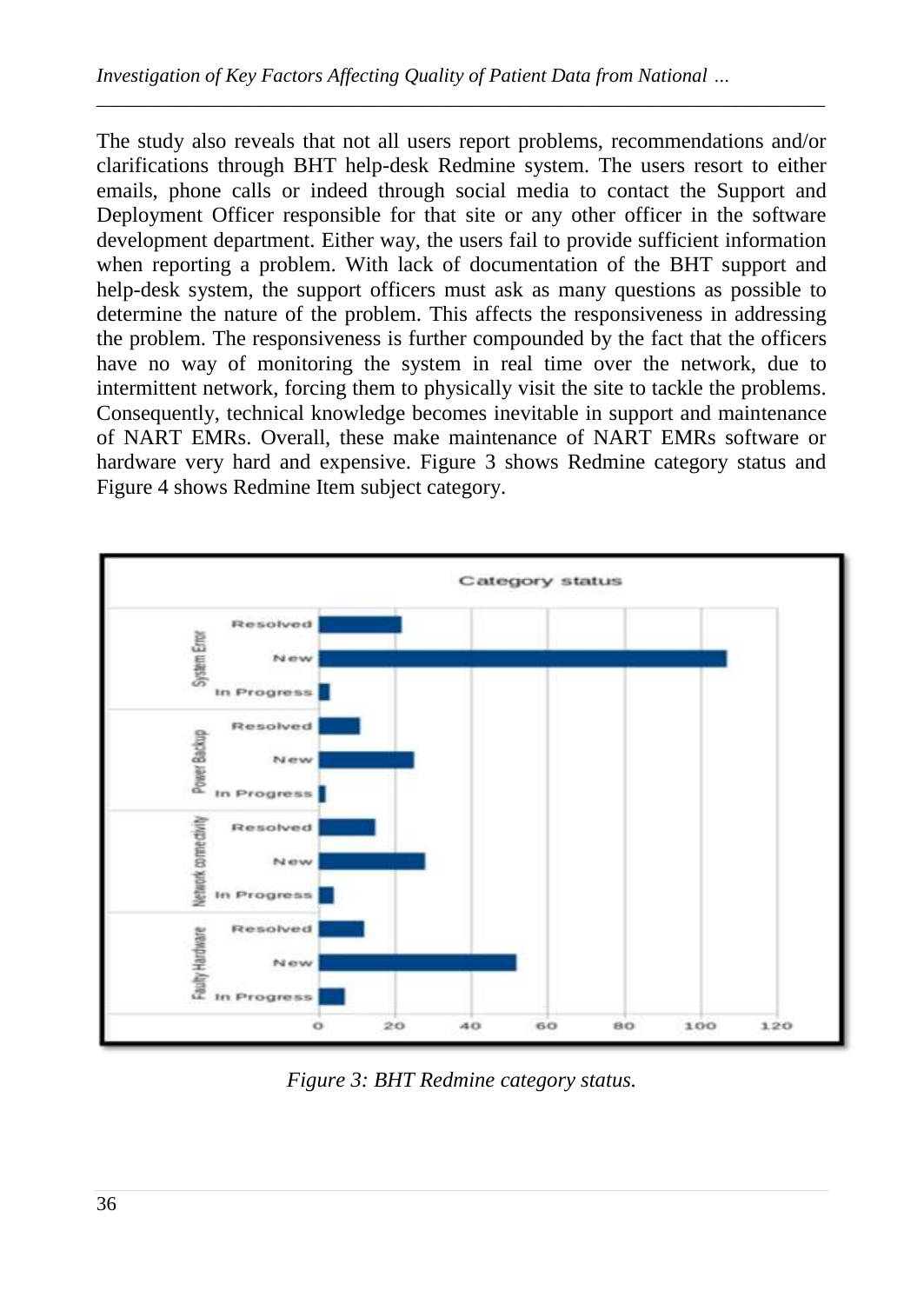



*Figure 4: BHT redMine item subject category.*

### **Source: Authors**

## **3.3 NART EMRs Information Quality**

By definition, every patient enrolled on an HIV program should be unique in which case no two patients should have exactly the same date of birth, gender, HIV enrolment date at the current site, date initiated on ART at the current site or another site, and reason for starting ART. However, the study has found that in all the 17 sites visited patients do not have unique data records where for instance some have multiple reasons for starting ART. The results show that at Macro Lilongwe ART clinic 8.2% of the patient data is not unique, followed by QECH and ZCH at 7.2% and 1% respectively (see figure 5).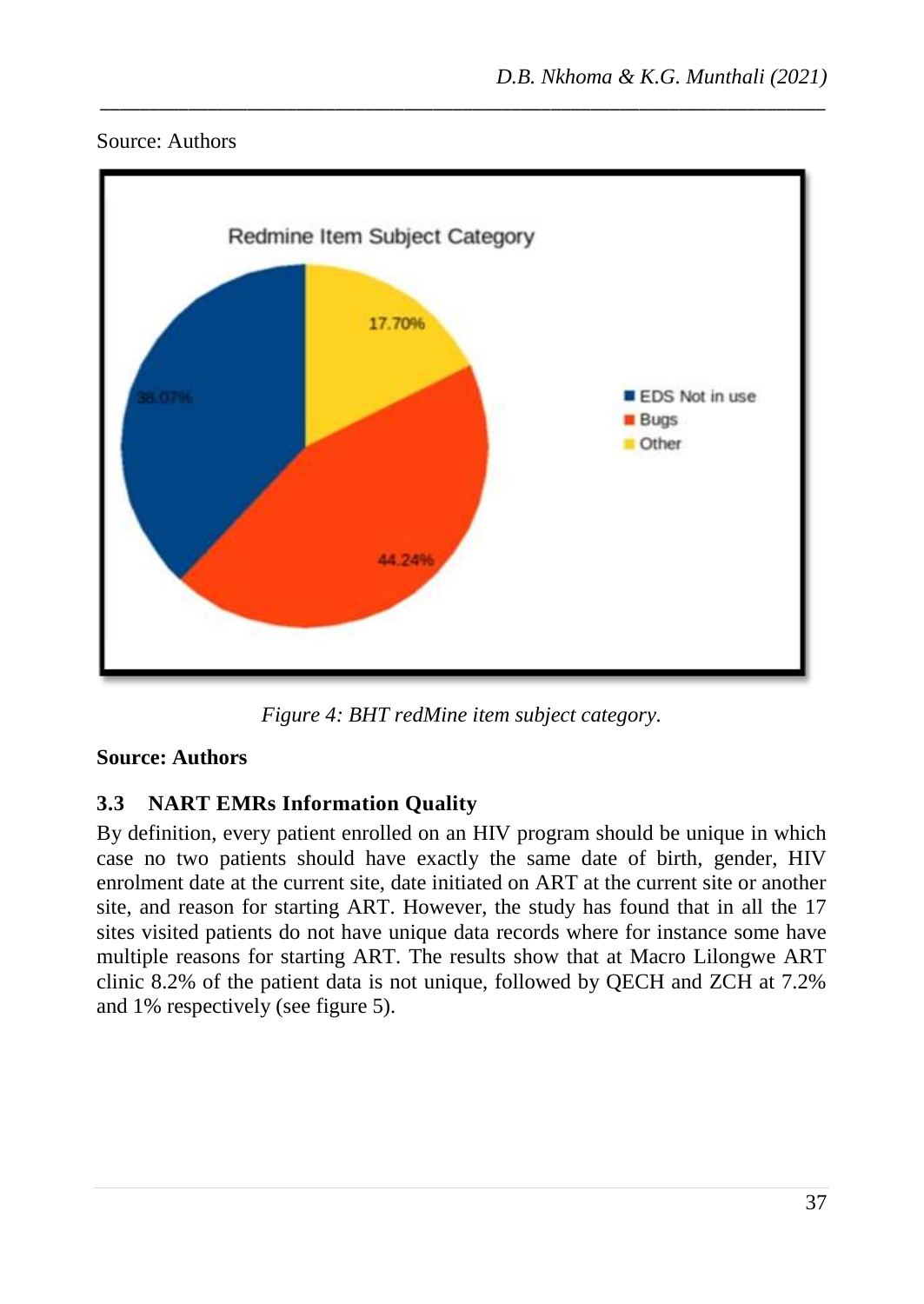

*Figure 5: Duplicate ART start reasons records.*

#### Source: Authors

In terms of completeness of the data elements analysed in this study (see [Table 2\)](#page-8-0), only regimen category and breastfeeding observations have 'null' values (se[e](#page-13-0)

<span id="page-13-0"></span>**[Table 3](#page-13-0)**). Out of the 11 data elements that were checked for 'null' values only two have 'null' values in 7 out of 17 sites.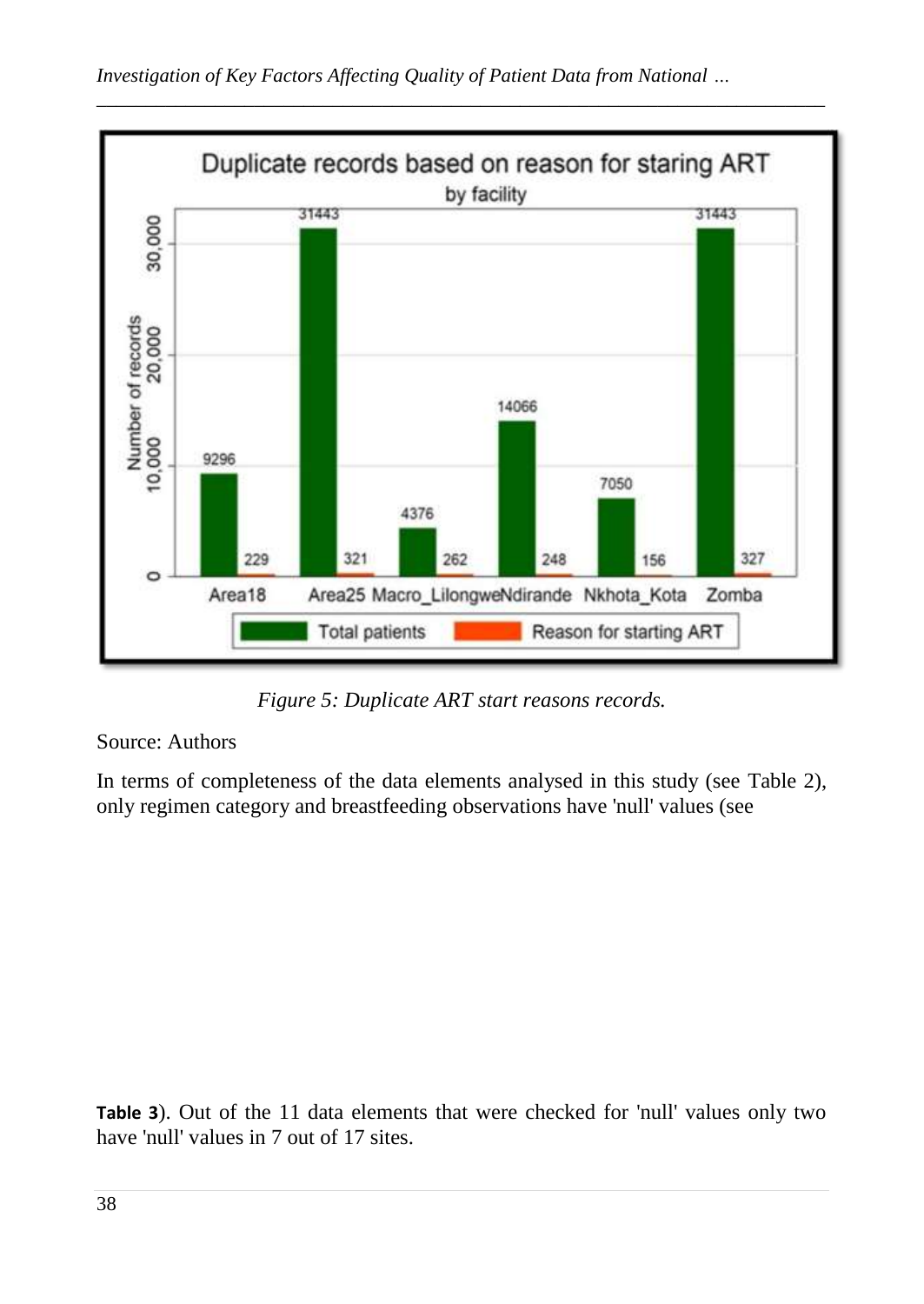| <b>Facility</b>                       | <b>Number of records</b> | <b>Records Missing</b> | $\frac{0}{0}$<br>missing |  |
|---------------------------------------|--------------------------|------------------------|--------------------------|--|
| <b>Regimen category</b>               |                          |                        |                          |  |
| Area 25 Health Centre                 | 117 576                  | 331                    | 0.28%                    |  |
| Queen Elizabeth Central<br>Hospital   | 4660                     | 743                    | 15.94%                   |  |
| Salima District Hospital              | 20 5 64                  | 92                     | 0.45%                    |  |
| Zomba Central Hospital                | 5288                     | 4                      | 0.08%                    |  |
| <b>Breastfeeding</b>                  |                          |                        |                          |  |
| Namadzi Health Centre                 | 6620                     | 1                      | 0.02%                    |  |
| Ndirande<br>Urban<br>Health<br>Centre | 85 430                   | 3616                   | 4.23%                    |  |
| Ntchisi District Hospital             | 16787                    | $\mathbf{1}$           | 0.01%                    |  |

### *Table 3: Regimen category and breastfeeding missing records*

Source: Authors

The findings show that NART EMRs data had differences when comparing two or more representations of a thing against a definition. Some data elements with data type as number are saved as strings, or those with data type date are saved as strings. However, this study also looked at the consistency of data from two dimensions; (1) observations that are supposed to be done by women only and (2) if these female specific observations are asked to only women that are within the child bearing age (9 to 55 years old). The findings revealed that some men and women outside the childbearing age have observations that are supposed to be for women specifically those in the childbearing like pregnancy status, breasting feeding status, family planning method*.* The results show that Matiki Health Centre has 58.33% of the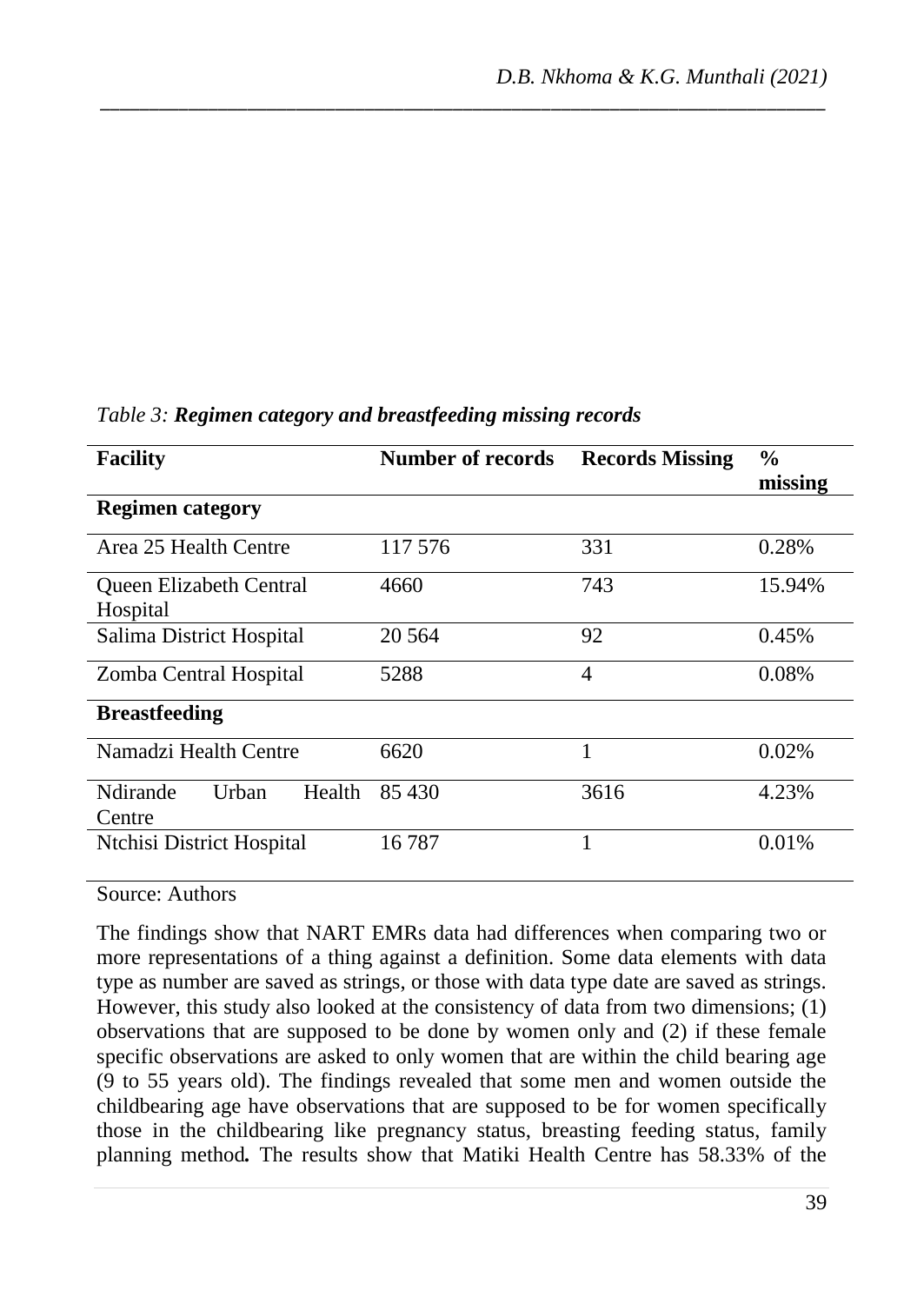patient records having pregnancy status observations for males and female patients outside the childbearing age, while Macro Lilongwe ART clinic and Zomba Central Hospital had 55.07% and 18.68% respectively (see figure 6).

*\_\_\_\_\_\_\_\_\_\_\_\_\_\_\_\_\_\_\_\_\_\_\_\_\_\_\_\_\_\_\_\_\_\_\_\_\_\_\_\_\_\_\_\_\_\_\_\_\_\_\_\_\_\_\_\_\_\_\_\_\_\_\_\_\_\_\_\_\_\_\_\_\_\_*



*Figure 6: Male patients with female observations.*

## Source: Authors

It was established that 80% of these data inconsistencies were introduced by data migrations from OpenMRS1.1 and an MSF EMR running on Microsoft Access database platform to BHT database platform based on OpenMRS1.7 in 2012 and 2016 respectively. Nevertheless, the study also exposed gaps in the data, for example, patients having multiple encounters during the same visit; patients with missing regimen category; patients without demographics like names, gender and birthdate; patients without outcomes; patients with "Patient died" outcome but without death date; and patients without vitals. Despite efforts that saw 60% of the data anomalies being fixed through MySQL scripts more than half electronic quarterly reports are inconsistent with the manual ones. As a remedy, BHT together with health-care workers manually verifies patients' mastercards before updating the records until the report is both internally and externally consistent.

## **4 CONCLUSIONS AND RECOMMENDATIONS**

Timeliness, availability and accessibility of data in making business decisions, is one of the most important aspects of database management. It also describes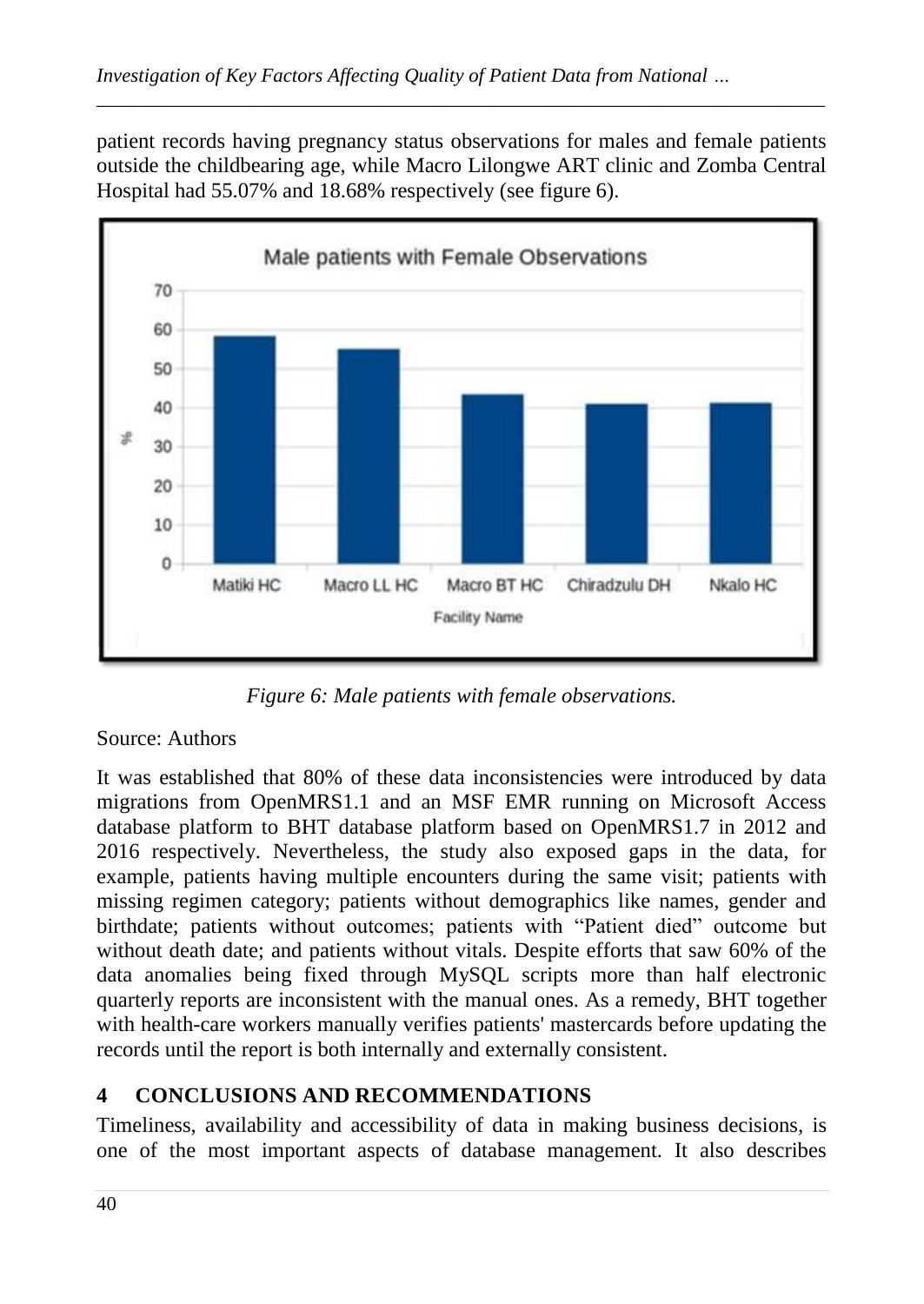whether the data was submitted in due time, respecting the data gathering deadline (Mihăiloaie, 2015). NART EMR reports take time to be produced due to data cleaning processes and also back data entry exercise. This entails that data is not always available and reliable thereby delaying submission of reports to DHA and other stakeholders for decision making.

*\_\_\_\_\_\_\_\_\_\_\_\_\_\_\_\_\_\_\_\_\_\_\_\_\_\_\_\_\_\_\_\_\_\_\_\_\_\_\_\_\_\_\_\_\_\_\_\_\_\_\_\_\_\_\_\_\_\_\_\_\_\_\_\_\_\_\_\_\_\_\_\_\_\_*

This is largely because NART EMRs do not have most of the important documentation ranging from user requirements, system design, test plan, test cases, and test results among others. The system's UI lack some validations which allows users 70% chance of entering duplicate tasks/encounters per patient visit. Similarly, security is compromised with multiple using single set of login details per site. BHT officers spend more man hours in addressing the problems reported from the sites due to (1) underutilization of BHT helpdesk, Redmine, lack of proper documentation of the Frequently asked Questions and Answers (FQA); (2) poor network connectivity; and (3) the user training manual and user manual not incorporating all crucial areas that the minimum end user should be trained in. Lastly, the study reveals that back data-entry is inevitable due to; (1) infrastructural challenges at the sites; (2) lack of trained personnel per site (3) faulty hardware; (4) network slowness problems; (5) software problems; and (6) running out of prepaid ESCOM units and also drainage of power-backup because of prolonged black-outs.

The study recommends building a proper NART EMRs documentation (training and user manuals) and a revision of the NART EMRs to include all the necessary validations and build data quality checks dashboards. It is also recommended that users be encouraged to use own credentials to improve system security. There is also need to: improve network infrastructure; build back-data entry form which will contain all the necessary data components; redesign the power-backup system so that it suits the current situation in Malawi; raise awareness on the importance of using helpdesk; and build helpdesk Frequently Questions and Answers documentation.

#### **REFERENCES**

- American Health Information Management Association (AHIMA) (2013). Data Standards, Data Quality, and Interoperability. *Journal of AHIMA* **84(11|):**64- 69. http://library.ahima.org/doc?oid=107104#.V6P5JPkrJD-
- Bowman, S. (2013). Impact of Electronic Health Record Systems on Information Integrity Quality and Safety Implications Perspectives. *Online Journal Perspectives in Health Information Management*. http://perspectives.ahima.org/impact-of-electronic-health-record-systems-oninformation-integrity-quality-and-safety-implications/
- Coleman, A. (2013). *An Integrated Model to Share Patient Health Records in Public and Private Hospitals in South Africa 7*(2):87–93.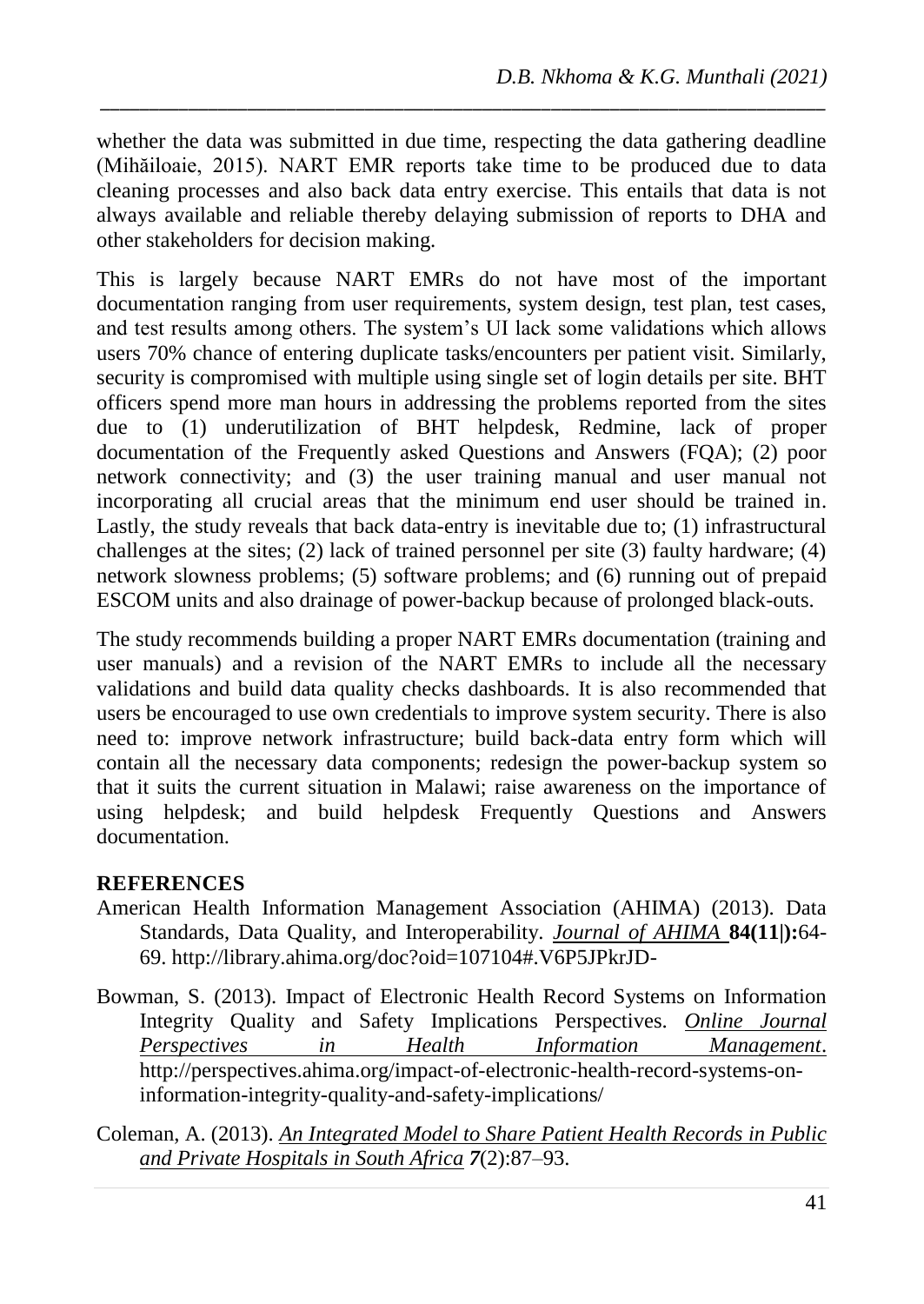Coleman, N., Halas, G., Peeler, W., Casaclang, N., Williamson, T. & Katz, A. (2015). From Patient Care To Research: A Validation Study Examining the Factors Contributing to Data Quality in a Primary Care Electronic Medical Record Database. *BMC Family Practice 16*(1):1–8. https://doi.org/10.1186/s12875-015-0223-z

*\_\_\_\_\_\_\_\_\_\_\_\_\_\_\_\_\_\_\_\_\_\_\_\_\_\_\_\_\_\_\_\_\_\_\_\_\_\_\_\_\_\_\_\_\_\_\_\_\_\_\_\_\_\_\_\_\_\_\_\_\_\_\_\_\_\_\_\_\_\_\_\_\_\_*

- Colvin, C. J., Fairall, L., Lewin, S., Georgeu, D., Zwarenstein, M., Bachmann, M., Uebel, K. E. & Bateman, E. D. (2010). *Expanding access to ART in South Africa: The Role Of Nurse-Initiated Treatment Lessons From The STRETCH Trial In The Free State 100*(4): 210. https://doi.org/10.1186/1478-4491-7-75
- DAMA UK Working Group on Data Quality Dimensions. (2013). *The Six Primary Dimensions For Data Quality Assessment: Defining Data Quality Dimensions*. https://www.dqglobal.com/wp-content/uploads/2013/11/DAMA-UK-DQ-Dimensions-White-Paper-R37.pdf
- DeLone, W. H. & Mclean, E. R. (2003). The DeLone and McLean Model of Information Systems Success: A Ten-Year Update. *Journal of Management Information Systems / Spring 19*(4): 9–30. https://doi.org/10.1073/pnas.0914199107
- Douglas, G. (2009). *Engineering an EMR System in the Developing World Necessity is the Mother of Invention* 1–154. papers2://publication/uuid/1F5C1748-4778- 4231-BA34-B65F80CF8EBE

Forster, M., Bailey, C., Brinkhof, M. W. G., Graber, C., Boulle, A., Spohr, M. & Eggera, M.

(2008). Electronic Medical Record Systems, Data Quality and Loss To Follow-Up: Survey Of Antiretroviral Therapy Programmes In Resource-Limited Settings. *Bulletin of the World Health Organization 86*(12):939–947. Retrieved from https://doi.org/10.2471/BLT.07.049908

- Fraser, H. S. F., Biondich, P., Moodley, D., Choi, S., Mamlin, B. W. & Szolovits, P. (2005). Refereed papers Implementing electronic medical record systems in developing countries. *Informatics in Primary Care 13*:83–95. https://doi.org/15992493
- Galhardas, H. (2014). *Introduction to Data Cleaning* in Carlo Batini, M.S. & Catarci, T. (Eds.); 2009:1–36. https://docplayer.net/19760199-Data-cleaninghelena-galhardas-dei-ist.html
- Giles, D. (2014). Public Health Informatics in Action in Malawi\_ Making Life Easier For Healthcare Workers And Patients While Improving Quality Through An Innovative National Electronic Medical Record System\_Blogs\_CDC. Retrieved from https://blogs.cdc.gov/global/2014/05/21/public-health-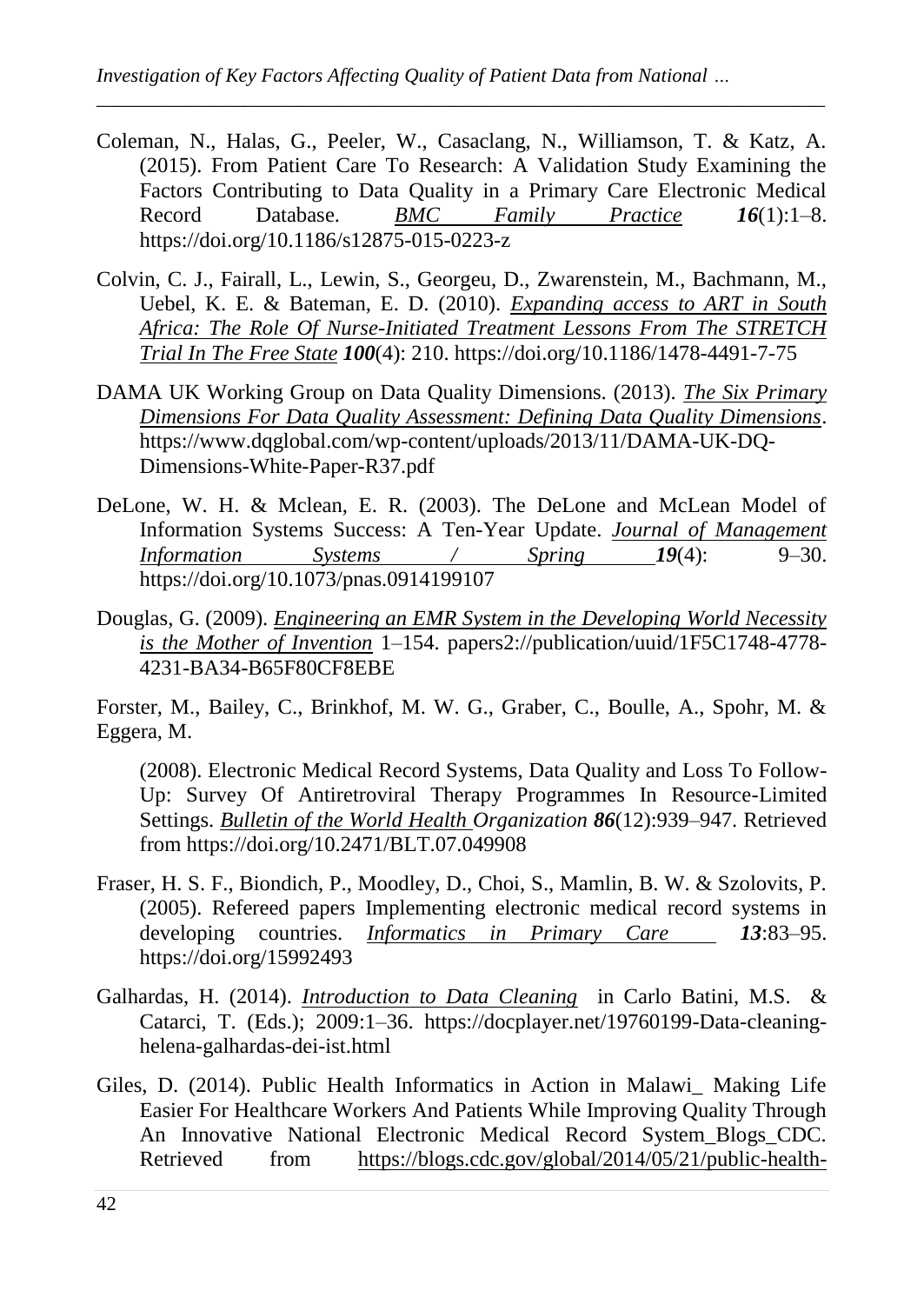informatics-in-action-in-malawi-making-life-easier-for-healthcare-workersand-patients-while-improving-quality-through-an-innovative-nationalelectronic-medical-record-system/

*\_\_\_\_\_\_\_\_\_\_\_\_\_\_\_\_\_\_\_\_\_\_\_\_\_\_\_\_\_\_\_\_\_\_\_\_\_\_\_\_\_\_\_\_\_\_\_\_\_\_\_\_\_\_\_\_\_\_\_\_\_\_\_\_\_\_\_\_\_\_\_\_\_\_*

- Gimbel, S., Mwanza, M., Nisingizwe, M. P., et al. (2017). Improving data quality across 3 sub-Saharan African countries using the Consolidated Framework for Implementation Research (CFIR): Results from the African Health Initiative. *BMC Health Services Research*, *17*(Suppl 3). https://doi.org/10.1186/s12913- 017-2660-y
- Greiver, M., Barnsley, J., Glazier, R. H., Harvey, B. J. & Moineddin, R. (2012). Measuring Data Reliability For Preventive Services in Electronic Medical Records. *BMC Health Services Research 12*(1). https://doi.org/10.1186/1472- 6963-12-116
- Harries, A., Schouten, E.J., Makombe, S.D., Libamba, E., Neufville, H.N., Some, E., Kadewere, G. & Lungu, D. (2007). Ensuring uninterrupted supplies of antiretroviral drugs in resource-poor settings: An Example from Malawi. *Bulletin of the World Health Organization* **85**(2):152–155. doi:10.2471/blt.06.032060.
- Halonen, R., Acton, T., Golden, W. & Conboy, K. (2009). DeLone & McLean Success Model As a Descriptive Tool in Evaluating a Virtual Learning<br>Environment. International Conference on Organizational Learning. Environment. *International Conference Knowledge and Capabilities (OLKC 2009) 16.* https://doi.org/10.4018/jissc.2010040103
- Joos, D., Chen, Q., Jirjis, J. & Johnson, K. B. (2006). An Electronic Medical Record In Primary Care: Impact On Satisfaction, Work Efficiency And Clinic Processes. *Annual Symposium Proceedings / AMIA Symposium. AMIA Symposium*, 394–398. https://doi.org/86267 [pii]
- Keiser, O., Anastos, K., Schechter, M., et al. (2008). Antiretroviral therapy in resource-limited settings 1996 to 2006: Patient Characteristics, Treatment Regimens and Monitoring In Sub-Saharan Africa, Asia And Latin America. *Tropical Medicine and International Health*, *13*(7):870–879. https://doi.org/10.1111/j.1365-3156.2008.02078.x
- Maria, J. (n.d.). *Evaluation Of Electronic Healthcare Record EHR Systems*. http://www.maria-johnsen.com/electronic-healthcare-record/
- Mihăiloaie, C. (2015). *Data Quality Dimensions–From Accuracy To Uniqueness*. https://www.performancemagazine.org/data-quality-dimensions-fromaccuracy-to-uniqueness.

Ohuabunwa, E. C., Sun, J., Jean Jubanyik, K. & Wallis, L. A. (2016). Electronic